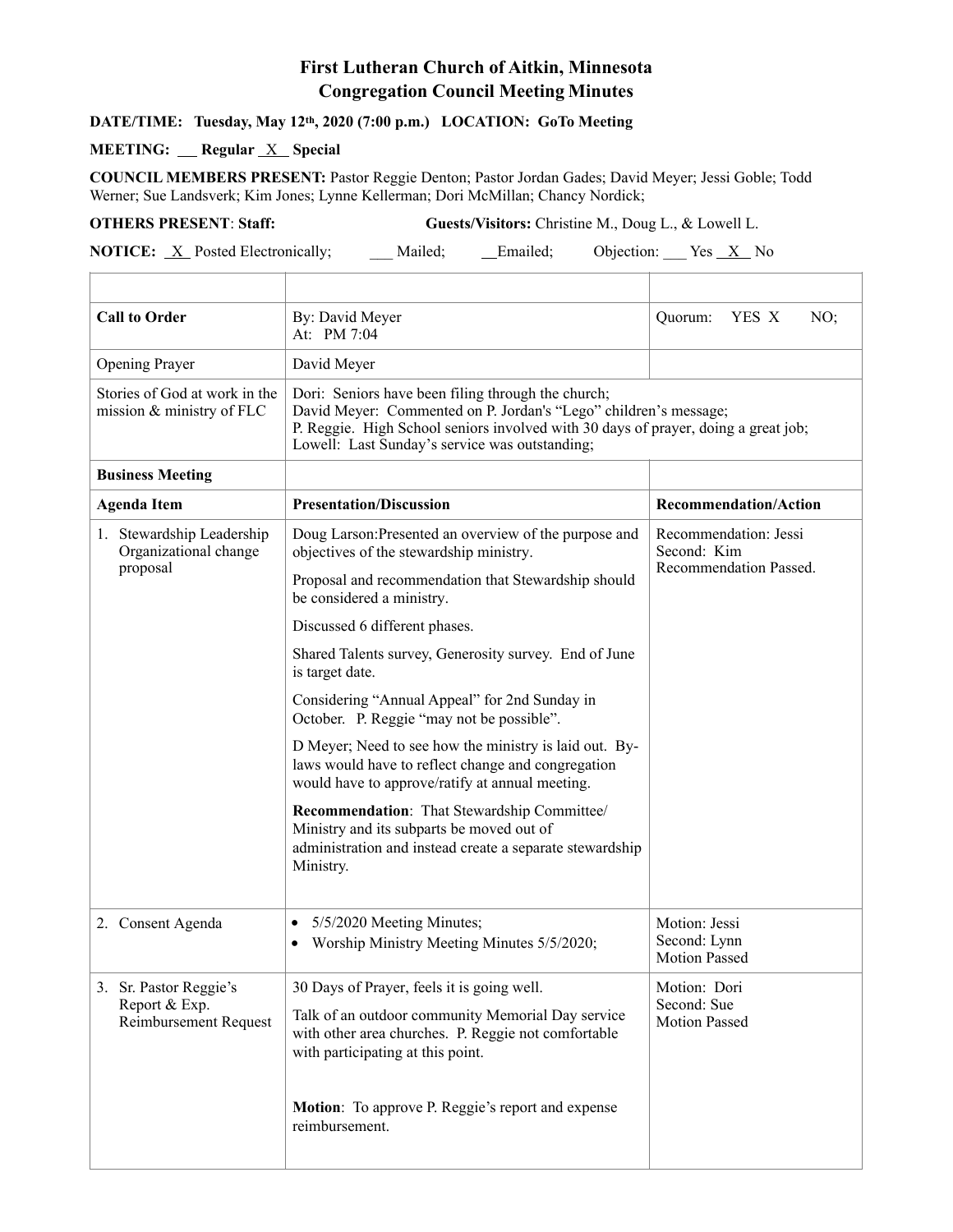| 4. Assoc. Pastor Jordan's<br>Report    | Trying new things with powerpoint, getting better at<br>digital things. New request for online Bible study.                                                                                                                                                                                                                                                                                                                                                                                                                                                                                                                                                                                                                                                                                                                                            | Motion: Jessi<br>Second: Lynne                                                         |
|----------------------------------------|--------------------------------------------------------------------------------------------------------------------------------------------------------------------------------------------------------------------------------------------------------------------------------------------------------------------------------------------------------------------------------------------------------------------------------------------------------------------------------------------------------------------------------------------------------------------------------------------------------------------------------------------------------------------------------------------------------------------------------------------------------------------------------------------------------------------------------------------------------|----------------------------------------------------------------------------------------|
|                                        | Trinity in Brainerd conducting parking lot services,<br>against advice of health care people.                                                                                                                                                                                                                                                                                                                                                                                                                                                                                                                                                                                                                                                                                                                                                          | <b>Motion Passed</b>                                                                   |
|                                        | Met with area youth leaders regarding a program to<br>replace summer stretch.                                                                                                                                                                                                                                                                                                                                                                                                                                                                                                                                                                                                                                                                                                                                                                          |                                                                                        |
|                                        | Motion: To Approve P. Jordan's Report                                                                                                                                                                                                                                                                                                                                                                                                                                                                                                                                                                                                                                                                                                                                                                                                                  |                                                                                        |
| 5. Moving forward on<br>opening up FLC | Kim: Who makes the "call" when we begin to reopen<br>the building? Per DM, that will come from the council.                                                                                                                                                                                                                                                                                                                                                                                                                                                                                                                                                                                                                                                                                                                                            |                                                                                        |
| 6. Revised Church Use<br>Policy        | Todd gave overview;<br>Lynne asked if there was any past problems.<br><b>Motion:</b> To Approve                                                                                                                                                                                                                                                                                                                                                                                                                                                                                                                                                                                                                                                                                                                                                        | Motion: Dori<br>Second: Sue<br><b>Motion Passed</b>                                    |
| 7. Treasurer's Report                  | Motion: To Accept Treasurers April 30th/May 1st<br>report.<br>Sue updates as of 5/12/20: Gen. Fund income over<br>expenses of \$9503;<br>Period Activity (May) +\$7,491; Includes 5/15 payroll,<br>all bills paid, & all donations through today;<br>YTD Balance in Gen. Fund Checkbook: \$61,598;<br>Bldg. Fund Income-May: \$2,700;<br>Bldg. Fund Income-YTD: \$17,909;<br>Bldg. Fund Income 2019 YTD: \$24,170;<br>B.F. Campaign comparison:<br>2019 Pledges \$40,130 - Given \$39170;<br>2020 Pledges \$41,310 - Given \$13,725;<br>Therefore: \$4,184 additional given but not pledged;<br>Motion : To temporarily suspend "Auto-Allocation"<br>of \$5000.00 extra mortgage payments during current                                                                                                                                               | Motion: Jessi<br>Second: Dori<br><b>Motion Passed</b><br>Motion: Jessi<br>Second: Dori |
|                                        | pandemic & church shutter.                                                                                                                                                                                                                                                                                                                                                                                                                                                                                                                                                                                                                                                                                                                                                                                                                             | <b>Motion Passed</b>                                                                   |
| 8. NOTICES:                            |                                                                                                                                                                                                                                                                                                                                                                                                                                                                                                                                                                                                                                                                                                                                                                                                                                                        |                                                                                        |
| <b>Council Workshops</b><br>a.         | <b>Dates:</b> 5/28; 9/24; 10/22; <b>Time:</b> 6 to 8:30 PM;<br>Focus for 5/28/2020 GoTo Meeting Workshop -<br><b>Strategic Planning:</b>                                                                                                                                                                                                                                                                                                                                                                                                                                                                                                                                                                                                                                                                                                               |                                                                                        |
| 9. Faith Formation                     | Kim: Is the council or the Faith Formation groups<br>going to be making the decision"if/when" we begin<br>youth programs<br>D. Meyer: We will request a recommendation from<br>Faith Formation and then council will vote on it.<br>So families can plan, Kim would like a<br>recommendation from the council regarding VBS<br>especially if St Johns is hosting area VBS.<br>D. Meyer; "Public school may not even open in the<br>fall. We are stuck with uncertainty."<br>Jessi: Covid peak now not predicted until mid July.<br>Chancy; Schools will have to make a decision<br>regarding their SUMMER education programs, and we<br>can follow their lead.<br>Reopening of programs and worship will be phased in.<br>Synod has resources available online to assist and<br>answer questions.<br>Sue: Community Meal is in no hurry at this point. |                                                                                        |
| 10. Backfilling of committees          | Jessi concerned of backfilling of committee positions.                                                                                                                                                                                                                                                                                                                                                                                                                                                                                                                                                                                                                                                                                                                                                                                                 | David to follow up;                                                                    |
| Closing Prayer                         | P. Jordan                                                                                                                                                                                                                                                                                                                                                                                                                                                                                                                                                                                                                                                                                                                                                                                                                                              |                                                                                        |